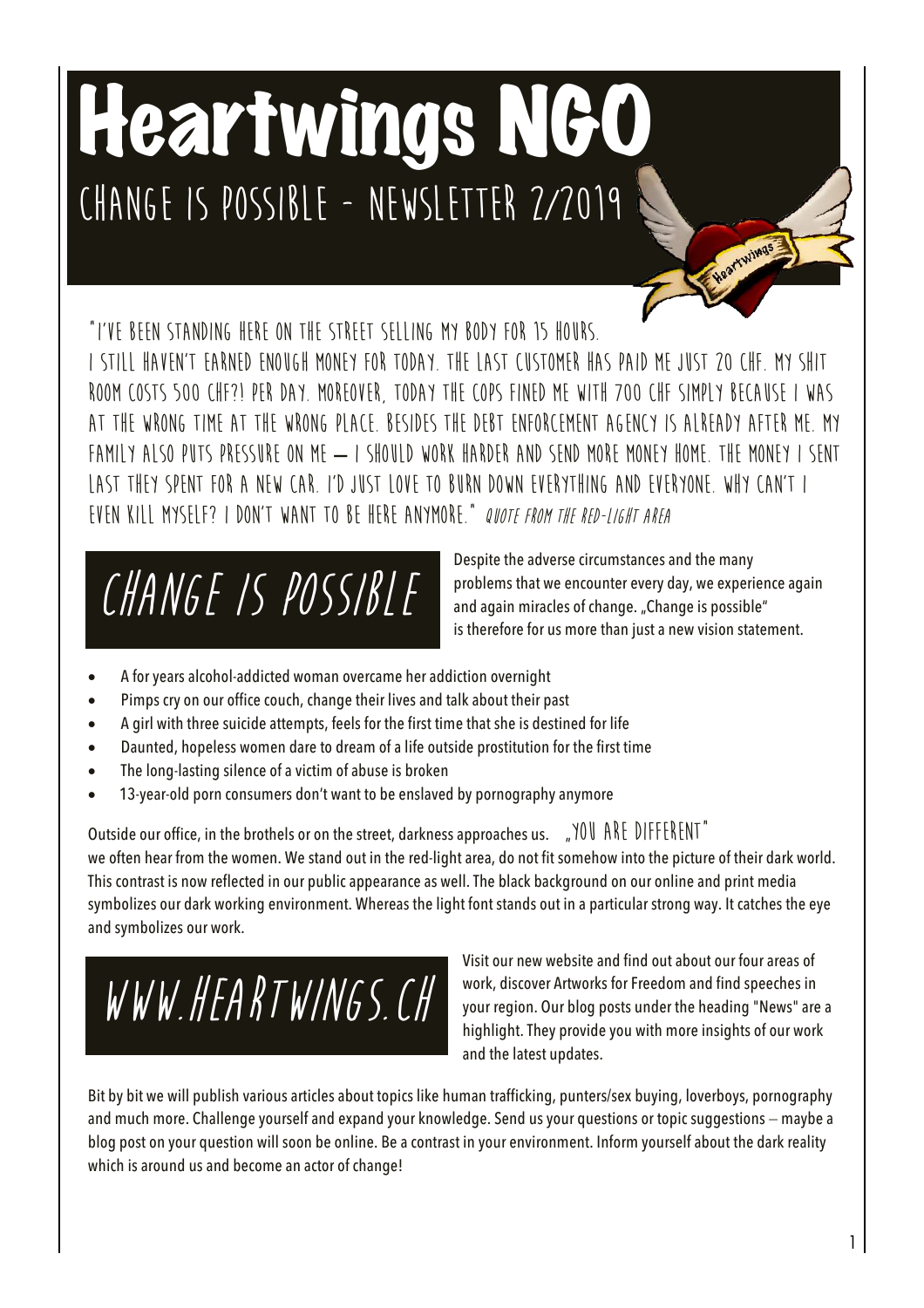## **Changed men**

Without the constant demand of the sex buyers the red-light district would collapse. Heartwings is now also starting to work with male teams to go to sex-addicted consumers and pimps. A man told us that at the age of 16 he spent his first apprentice salary in only one night at a brothel. 30 years later  $-$  no surprise  $-$  he earns his living in the middle of the red-

light district! At some other time, the bartender of a contact bar asked me (Peter) very directly if I was really faithful to my wife in every aspect, even sexually? After my "yes", which came from the bottom of my heart, he looked deep into my eyes and was moved by my honesty and purity. Such deep discussions have a lasting effect. We are excited and expect more and more men to experience total change!

Summer holidays by the sea! But the daily, loud quarrel in the neighbouring house was shocking. Alcoholised, aggressive and violent parents  $-$  the alcohol bottles even flew through the air. Seeing the traumatized, abused and neglected children broke our hearts. By coincidence we

## **Changed Atmosphere**

saw one of the children using violence against itself! House and yard were very neglected and the whole family impoverished. Suddenly we felt a strong inner urge to visit this quarreling family with a large bag filled with fine food. After an initially locked door and the father's evil looks, his trust in us grew and he invited us into his house for coffee. He spoke openly about his traumas, border experiences and war injuries - he had fought as a mercenary in 15 wars. Afterwards the whole family listened spellbound to our life stories and words. Our openness, cordiality and love touched their hearts. Suddenly the atmosphere changed. Father, mother and even the smallest child embraced us. In the end we were even asked to pray for them. Deeply touched, they hid their tears and waved their farewells as if we had been friends for a long time. Let's carry "Change is possible" (even during the holidays) out into this violent and often hopeless world!



**Changed Girls**

The absolute highlight for us as a team at this year's EFN (European Freedom Network) conference in Italy was that we were able to experience in high-speed the radical change of a prostitute. Right in front of our hotel she had to sell her body at any time of the day or night. On the third evening, on the way to the restaurant, we stopped and gave her a present.

She immediately burst into tears and expressed her wish for a change. That same evening we were able to connect her with a team from her country. The very next day, with the help of this team, she was able to escape the chains of the human traffickers and travel to her home country.

Radical changes in thinking also take place again and again in our office. A woman from the street has been visiting us for months. A few weeks ago we gave her a ring. While putting on the ring we said to her:"You're a princess." The other day she brought her friend - also a street prostitute. She took a ring from the jewelry box in the ladies lounge room, put it on her friend's finger and repeated our words: "You are a princess, you are a princess". Her changed way of thinking is a miracle. For the law of the street states: Everyone looks for himself/herself. All are competitors who wish one another nothing good!

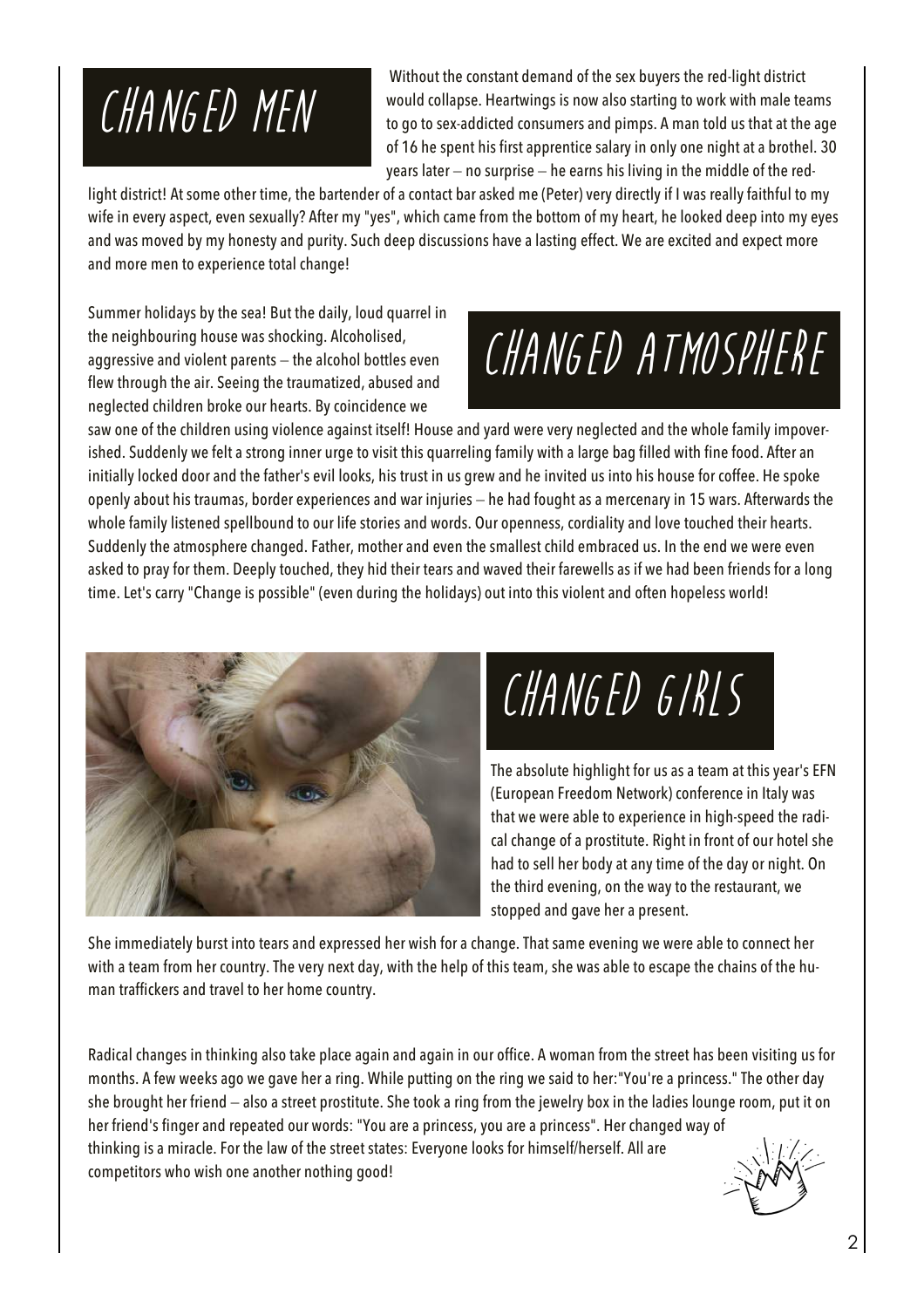Real art always springs from a source. It is spiritually inspired. It breaks through the sanity, touches the heart and is an expression of creative freedom! Someone once said, "Art is not a decoration, but an influential tool of heaven or hell!" When I (Dorothée)

## **Artworks for Freedom**

paint, I burn! My fire of passion is expressed in the paintings. Thereby I jump over my own limits. But my painting is also devotion and worship! Power, healing and inspiration flow into me and through me into every painting. This creativity makes me happy and balanced, but later also tired like after a hard job. Art has depth effect, touches soul, spirit and body and influences holistically. lt can make you happy or move you to tears. Without words, art gently processes our own story and communicates without words directly from heart to heart with other people. Those who faced terrible, formative experiences often find no words for what happened! Art is universal, gives the speechless a voice and the feeling of being understood and loved. Art reveals new, healing images into the heart and processes the old. It is a proclamation that changes the spiritual atmosphere (Marion de Jong)! We experience this every day when we give away art cards and deep conversations become possible - often accompanied by goosebumps and tears.



We think we are free and yet we are trapped in compulsive thought patterns that strongly influence our lives. People behave like a bird in a golden cage - likewise in the red-light district. Influenced by experiences, family, fears, religions, culture, money and society, people often only move according to habits or what is mainstream. The feeling of losing control outside the cage frightens and blocks us. Although God has opened the door to the new, we prefer to stay in the old!

But **Change is possible!** To be able to fly you need courage, trust and identity! We have to find ourselves anew  $-$  but this is only possible when we first find the ONE who made us!

As a child, I didn't know my father well. Due to some trauma I was even afraid of my father. So I was very afraid of other people and especially of God. I was always searching for identity and destiny. I often stood in my own way. But isn't every one of us trapped in some kind of system? We automatically do what the system requires and act as if programmed. I personally experienced change only when I found Him (or He me). Only when we know where we come from, who we are, why we live and what we are meant for in this world, we really discover ourselves.

**Art Exhibition**

As an artist, I warmly invite you to my art exhibition. Let the picture above and many others touch you.

**Change is possible** - also in your life! By purchasing Dorothée's paintings and art cards, you support our work and help those who leave the redlight district to find their way to freedom.



**Saturday, 28.09.2019 - 14:00-21:00 / Sunday, 29.09.2019 - 14:00-19:00 Heartwings Ngo, Langstrasse 62, 8004 Zürich**